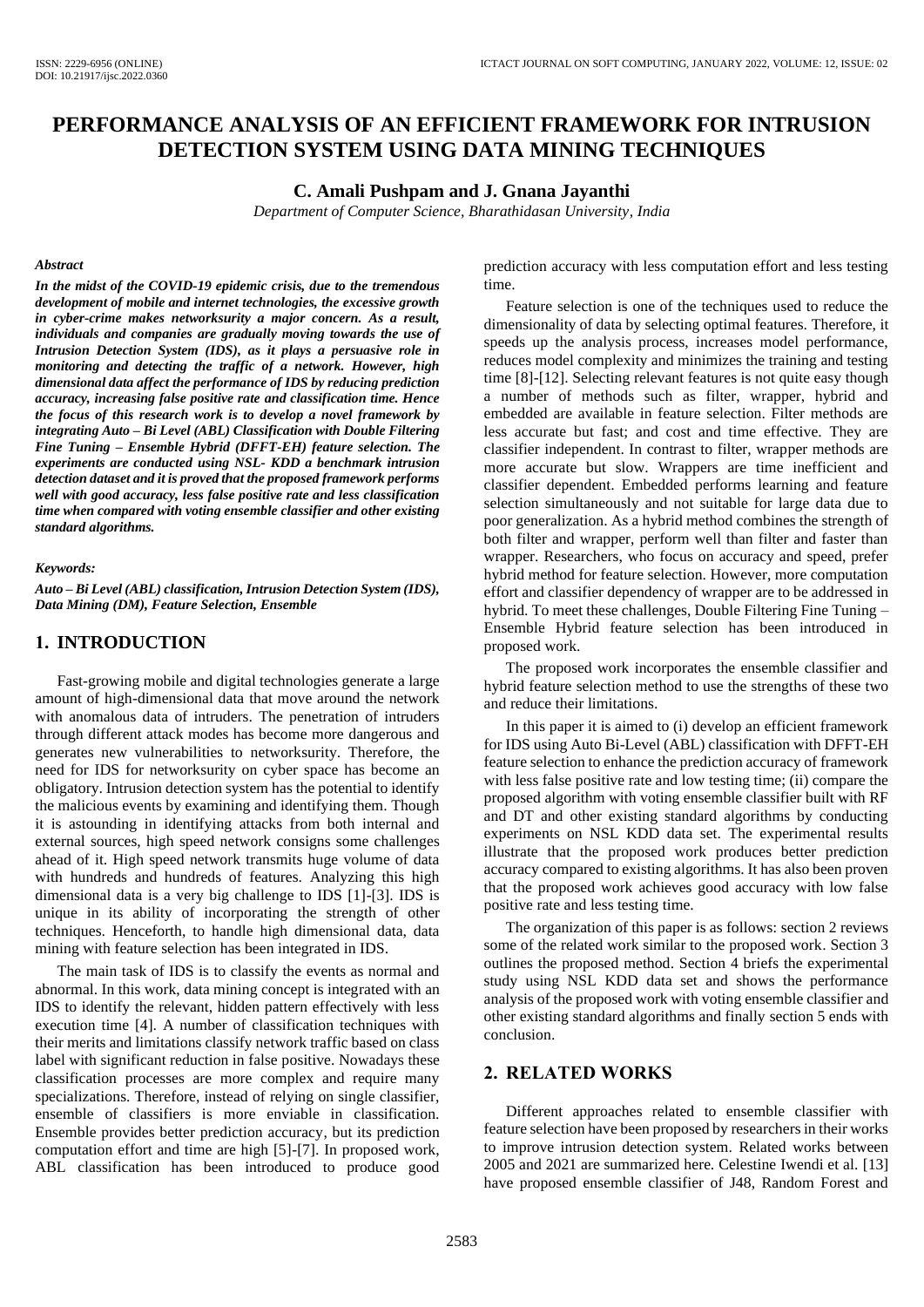Reptree with Correlation-based Feature Selection approach (CFS) for binary and multi class classification. Ngoc Tu Pham et al. [14] have applied Bagging and Boosting ensemble techniques with two different feature selection methods to improve performance of IDS. Fadi Salo et al. [6] proposed an ensemble classifier built with base classifiers such as Support Vector Machine (SVM), Multi-Layer Perceptron (MLP) and Instance-based learning algorithms (IBK) with hybrid method combining Information Gain (IG) and Principal Component Analysis (PCA) for dimensionality reduction. Longjie Li et al. [15] have introduced a two-step Intrusion Detection approach for multi-class classification. Binary classifiers and K-NN algorithm with feature selection done using Gain Ratio filter method have been applied. Zhou et al. [16] have proposed an ensemble classifier, built with base classifiers of C4.5, Random Forest (RF) and Forest by Penalizing Attributes (Forest PA). Based on the Average of Probabilities (AOP) rule, final prediction was taken. For feature selection, hybrid method has been applied. Lin et al. [17] proposed an Automatic Feature Selection and Ensemble Classifier for Intrusion Detection.

# **3. PROPOSED WORK**

Existing works produce good prediction accuracy by combining data mining and feature selection but failed to produce good results in false positive rate and testing time. With an aim of attaining these three-performance metrics, the proposed work is designed to build an efficient framework for IDS using ABL Classification with DFFT-EH Feature Selection. For dimensionality reduction, Double Filtering Fine Tuning – Ensemble Hybrid (DFFT-EH) feature selection and for Classification of network connection records, Auto-Bi Level (ABL) Classification have been applied. The research work is depicted in Fig.1 and Fig.2.

## **3.1 DOUBLE FILTERING FINE TUNING-ENSEMBLE HYBRID FEATURE SELECTION (DFFT-EH)**

High dimensional data which enlarge the search space of DM techniques is a major challenge to IDS. Feature selection is applied for dimensionality reduction. Different methods in feature selection such as filter, wrapper, hybrid and embedded are used to select highly relevant and non-redundant features which increase model's performance and reduce model complexity and timing. According to evaluation metrics, researchers apply different feature selection methods in their work. Each method produces different feature subset and different result. Hence instead of trusting in a particular method, choosing a hybrid is a better choice. In proposed work, hybrid method has been applied as it combines the benefits of filter and wrapper. Different possible combinations of filter and wrapper methods in hybrid are Single Filter Single Wrapper (SFSW), Single Filter Multiple Wrappers (SFMW), Multiple Filters Single Wrapper (MFSW) and Multiple Filters Multiple Wrappers (MFMW). Among these, as MFSW is simple and efficient, it has been applied in Double Filtering Fine Tuning-Ensemble Hybrid (DFFT-EH) feature selection. Two Hybrid methods of different combinations of filters and wrappers are carried out in parallel and produce two different feature subsets. Final optimal feature subset is obtained by applying

inheritance property. It enhances classifier performance and gives good accuracy.

## **3.2 ABL CLASSIFICATION**

In ensemble learning, voting ensemble classifier is common and widely used in classification. In voting ensemble, in training phase multiple classification models are prepared using training dataset. In testing phase, each classifier predicts individually through voting. As well as some additional work for taking final prediction is done. All these increase testing time; add workload and complicate the structure. As all the base classifiers are equally treated, their uniqueness is not identified and not effectively utilized. This also affects the performance of model. To meet these issues, some significant modifications have been done in proposed work i.e., Auto-Bi Level (ABL) classification method. From first phase of proposed work, RF and DT have been chosen to construct ABL classification. RF performs well than other classifiers. However, it is slow. Comparing to RF, DT is less accurate but fast. By considering their uniqueness, in ABL classification method, RF is considered as "Accuracy Classifier" (AC) and DT as "Fast Classifier" (FC). Instead of checking all network instances by both RF and DT, prediction work is distributed among RF and DT i.e first network instance is passed to FC. Based on soft voting, probability of each class of instance is estimated. Maximum of these probabilities is taken as confidence score. If confidence score is greater than threshold, that class is final prediction. Otherwise, if uncertain case arises, same instance is passed automatically without human intervention to AC. It predicts the class of that instance. This method speeds up the process, enhances performance of model by auto bi-level classification and reduces false positive rate (FPR).

## **4. EXPERIMENTAL ANALYSIS**

Thisstion analyzes the results obtained when testing the performance of the proposed ABL Classification with DFFT-EH Feature selection.

## **4.1 EXPERIMENTAL SETUP**

The proposed work is implemented using Pyhon 3.7.10 programming language with the environment of an improved version of KDD CUP'99 which struggle due to redundancy. After removing duplicate records, NSL KDD has sufficient and reasonable number of instances maintaining the same quality. Collection of files in different format such as .CSV and .ARFF are available for experimental study. K KDDTrain+ and KDDTest+ are full NSL-KDD train and test set containing 125973 training records and 22544 testing records.

KDDTrain+\_20Percent, KDDTest-21 are subset of above files having 25192 training and 11850 testing records. Each connection record of NSL KDD having 43 features of different data types like nominal, binary and numeric, is categorized as either normal or any specified attack. NSL KDD dataset covers a wide variety of intrusions simulated in a network environment. Those intrusions are grouped into four categories namely DoS, Probe, R2L and U2R. Learning model should be trained with training data containing all possible malicious traffic records. Then only it can detect all types of attacks without any discrimination.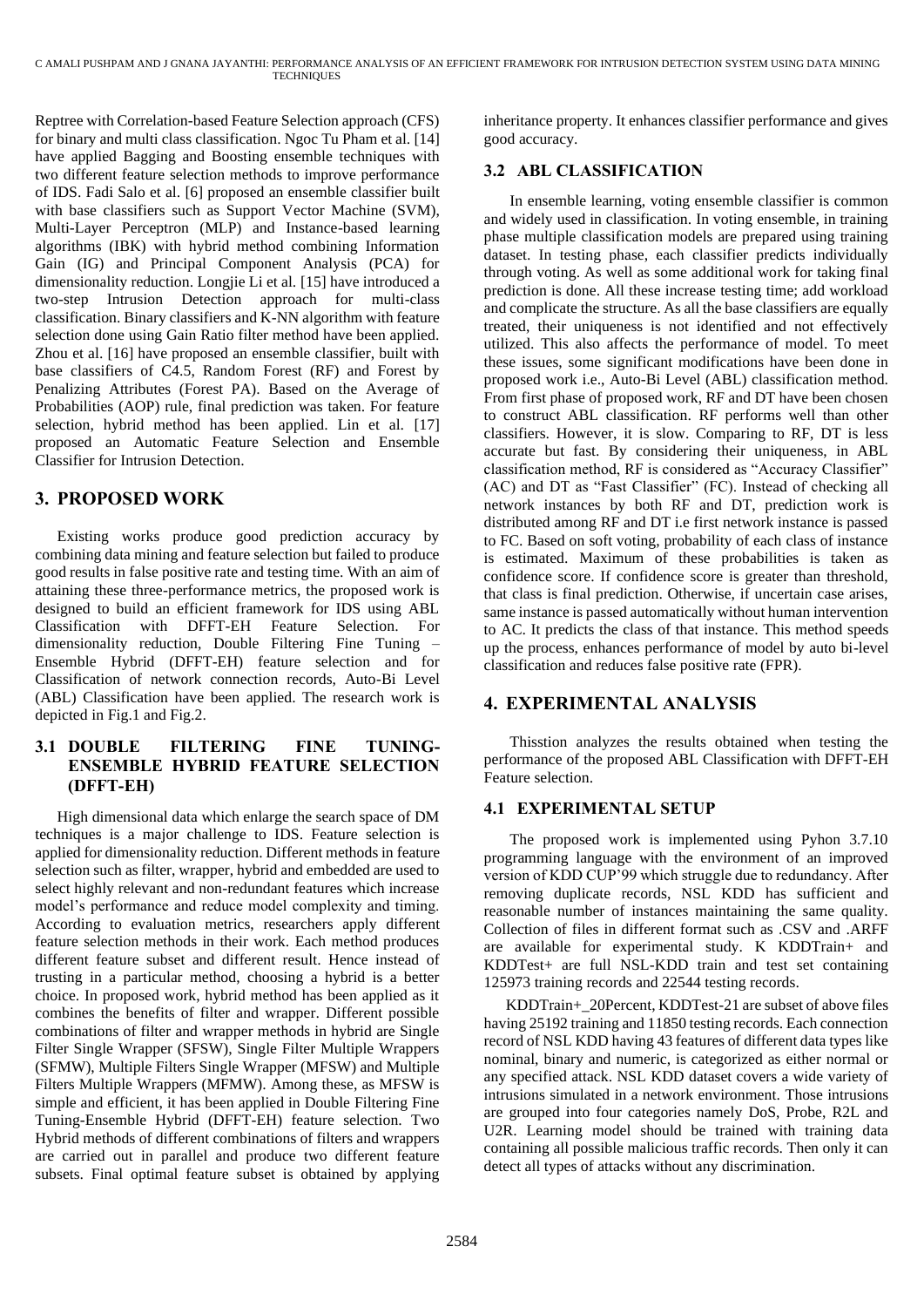

Fig.1. Framework of Proposed Work for Training



Fig.2. Framework of Proposed Work for Testing

In our work, model is trained with Network instances of KDDTrain+ \_20percent.

#### **4.2 EXPERIMENTAL STUDY**

The experiments are performed in two phases; (i) DFFT-EH Feature selection (ii) ABL Classification

#### *4.2.1 DFFT-EH Feature Selection:*

DFFT-EH consists of two hybrid methods having a combination of double filters and single wrapper. In hybrid-I, Mutual Information (MI) and minimum redundancy and Maximum Relevance (mRMR) have been applied to select relevant and non-redundant features. This features subset is input to wrapper where, Recursive Feature Elimination (RFE) is used for best features subset selection.

|  | Table.1. Feature Selected by Hybrid-1 |  |  |
|--|---------------------------------------|--|--|
|  |                                       |  |  |

| Feature<br><b>Selection</b><br><b>Method</b> | No. of<br><b>Features</b><br><b>Selected</b> | <b>Number of Selected Features</b>                         |
|----------------------------------------------|----------------------------------------------|------------------------------------------------------------|
| MI                                           | 18                                           | 3,4,5,6,12,23,25,26,29,30,32,33,<br>34, 35, 36, 37, 38, 39 |
| mRMR                                         | 16                                           | 3,4,5,12,23,25,26,29,30,32,34,35,<br>36, 37, 38, 39        |
| $RFE + RF$                                   | 10                                           | 3,4,5,23,29,30,34,35, 36, 39                               |

Comparing to various algorithms in wrapper methods such as Genetic Algorithm (GA), Meta heuristic algorithms which are complex in nature, RFE is an efficient and simple. RFE eliminates feature(s) from entire set through iteration and generates different feature subsets. These subsets are evaluated by Random Forest classifier. Features selected by Hybrid-I are listed in Table.1.

In Table.2, Fisher Score and Fast Correlation Based Feature Selection (FCBF) have been applied to obtain relevant and nonredundant features subset. In wrapper, Recursive Feature Elimination (RFE) with Decision Tree (DT) classifier is used for best features subset selection. The Table.1 and Table.2 produce two features subset with a time of 68.47s and 55.93s respectively. As hybrid-II produces feature subset faster than hybrid-I, features subset selected by hybrid-II is acting as "Child", and another one is "Parent".

Table.2. shows Features selected by Hybrid -II Feature Selection

| Feature<br><b>Selection</b><br><b>Method</b> | No. of<br><b>Features</b><br><b>Selected</b> | <b>Number of selected Features</b>                                                                                |
|----------------------------------------------|----------------------------------------------|-------------------------------------------------------------------------------------------------------------------|
| F-Score                                      | 29                                           | 1, 2, 3, 4, 6, 8, 9, 10, 12, 14, 22, 23,<br>25, 26, 27, 28, 29, 30, 31, 32, 33,<br>34, 35, 36, 37, 38, 39, 40, 41 |
| <b>FCBF</b>                                  | 06                                           | 3, 4, 8, 12, 14, 37                                                                                               |
| $RFE + DT$                                   | በና                                           | 3,4,8,12,37                                                                                                       |

To obtain final optimal features subset, instead of applying any combiner, parent features are inherited into child. Performance of these three features subset is evaluated by standard classifiers namely SVM, RF, DT, K-NN and NB and their results are presented in tables; Table.3-Table.5 and graphically represented in Fig.3-Fig.5.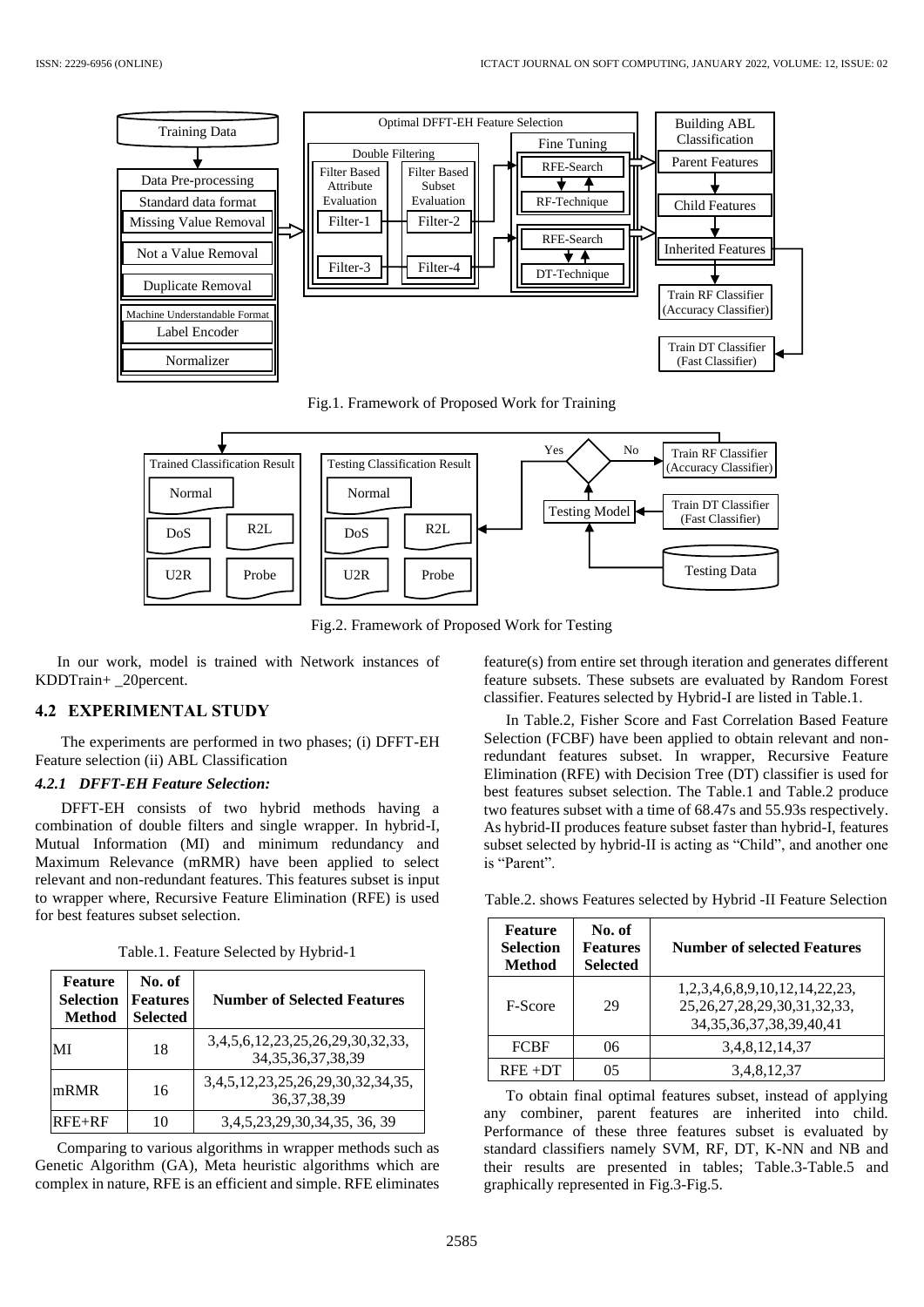| <b>Model</b> | Accuracy | <b>Precision</b> | <b>Recall</b> | F1-Score |
|--------------|----------|------------------|---------------|----------|
| <b>SVM</b>   | 80.97%   | 71%              | 81%           | 75%      |
| RF           | 93.83%   | 94%              | 94%           | 93%      |
| DT           | 93.81%   | 94%              | 94%           | 93%      |
| <b>KNN</b>   | 91.21%   | 91%              | 91%           | 91%      |
| <b>NB</b>    | 74.36%   | 77%              | 74%           | 70%      |

Table.3. Child Features vs. Performance of Classifiers

| Table.4. Parent Features vs. Performance of Classifiers |
|---------------------------------------------------------|
|---------------------------------------------------------|

| Model      | <b>Accuracy</b> | <b>Precision</b> | <b>Recall</b> | <b>F1-Score</b> |
|------------|-----------------|------------------|---------------|-----------------|
| <b>SVM</b> | 51.34%          | 29%              | 51%           | 35%             |
| RF         | 99.20%          | 99%              | 99%           | 99%             |
| DT         | 98.91%          | 99%              | 99%           | 99%             |
| <b>KNN</b> | 97.89%          | 98%              | 98%           | 98%             |
| NB         | 83.98%          | 82%              | 84%           | 82%             |

Table.5. Inherited Features vs. Performance of Classifiers

| <b>Model</b> | <b>Accuracy</b> | <b>Precision</b> | <b>Recall</b> | <b>F1-Score</b> |
|--------------|-----------------|------------------|---------------|-----------------|
| <b>SVM</b>   | 51.34%          | 29%              | 51%           | 35%             |
| RF           | 99.33%          | 99%              | 99%           | 99%             |
| DT           | 98.95%          | 99%              | 99%           | 99%             |
| <b>KNN</b>   | 97.93%          | 98%              | 98%           | 98%             |
| NB           | 83.72%          | 81%              | 84%           | 82%             |

Performance analysis on DFFT-EH Feature Selection method is done between classifiers and feature subsets based on accuracy:

Among five classifiers (SVM, RF, DT, KNN and NB), RF, DT and KNN produce better accuracy 99.22%, 98.90% and 97.89% respectively with inherited feature subset. SVM performs better with child feature subset and produces an accuracy of 80.73% and doesn't show any changes in accuracy (51.37%) while working with parent and inherited feature subset. NB performs well with parent feature subset and produces an accuracy of 83.81%. Overall, the performance of RF, compared to other classifiers, is better with three feature subsets and produces better accuracy with inherited feature subset. It is given in Table.6.

Table.6. Classifiers vs. Accuracy on different features subsets of DFFT-EH

| Features Set   SVM | RF                                    | DT KNN | <b>NB</b> |
|--------------------|---------------------------------------|--------|-----------|
| Parent             | 51.34 99.20 98.91 97.89 83.98         |        |           |
| <b>Child</b>       | 80.97 93.83 93.81 91.21 74.36         |        |           |
| <b>Inherited</b>   | 51.34   99.33   98.95   97.93   83.72 |        |           |

Inherited features subset is optimal features subset as it produces good accuracy than parent and child features subset with three classifiers such as RF, DT and KNN out of five. Henceforth, proposed feature selection method is not bias to particular classifier. Therefore, inherited features subset is the final optimal features subset of proposed work. Among five classifiers, RF and DT perform well with good accuracy. Hence these two classifiers have been selected to construct ABL classification in next phase.

### *4.2.2 Auto Bi-Level (ABL) – Classification – Phase-II*

RF and DT selected from Phase-I have been applied in ABL - classification and is trained with 13 features. The Proposed work produces good accuracy of 99.20 % and FPR of 0.06% with less classification time of 1.97s. Also, higher TPR (0.998) and lower FPR (0.0006) prove that the performance of model is noticeable. In multi classification, it not only classifies attacks, but gives details of attacks. Most probably all attacks fall into four categories namely DoS, Probe, R2L and U2R. Proposed work, through multi classification, identifies attack-class also.

The performance of proposed research work is evaluated in terms of precision, recall and F1-Score for each class. ABL Classification report for five classes is described in Table.7. It explains the efficiency of proposed work in detecting individual classes namely Normal, DoS, Probe, R2L and U2R. From the result, the proposed work is highly competent in detecting DoS, normal and Probe and also its detection performance is good in rare attack R2L. In case of another low frequency attack, U2R, it achieves good score in recall.

Table.7. ABL-classification report for five classes

| <b>Class</b>                       | <b>Precision</b> | <b>Recall</b> | <b>F1-Score</b> |  |
|------------------------------------|------------------|---------------|-----------------|--|
| DoS                                | 1.00             | 1.00          | 1.00            |  |
| Normal                             | 0.99             | 0.99          | 0.99            |  |
| Probe                              | 0.99             | 0.99          | 0.99            |  |
| R2L                                | 0.96             | 0.93          | 0.94            |  |
| U2R                                | 0.62             | 1.00          | 0.77            |  |
| Macro-Average vs. Weighted-Average |                  |               |                 |  |
| Macro-Average                      | 0.91             | 0.98          | 0.94            |  |
| Weighted-Average                   | 0.99             | 0.99          | 0.99            |  |

Average scores of precision, recall and F1-score of all classes are calculated in two ways such as Macro\_Avg and weighted\_Avg. To handle data imbalance (no equal distribution of all five classes in data) and giving importance to some prediction more (based on their proportion), Weighted\_Avg has been chosen to calculate average of all classes.

For performance analysis, the proposed work is compared with Voting classifier which is constructed with same base classifiers namely RF and DT of proposed work. Ensemble concept is applied in both voting classifier and ABL classifier. But ABL classifier applies this with significant modification in testing phase. Performance evaluation is done on three important metrics such as prediction accuracy, classification time and FPR. Experimental results prove that the proposed work produces better accuracy (99.20%) than the voting classifier (98.95), and the classification time is also laudably reduced by 5.42 times compared to the voting classifier. Also, FPR of proposed work is 0.0006. Compared to other standard individual classifiers such as RF and DT, Random Forest classifier which is an ensemble of trees gives good accuracy of 99.33%. However, compared to testing time, testing time is high. But the proposed work has achieved similar accuracy in less testing time. In case of Decision Tree, as DT is fast, it produces 98.95% accuracy with less testing time. Hence it is clear that the performance of these classifiers (RF, DT and Voting Classifier) is not standard in all metrics. But the proposed work gives acceptable and commendable results in